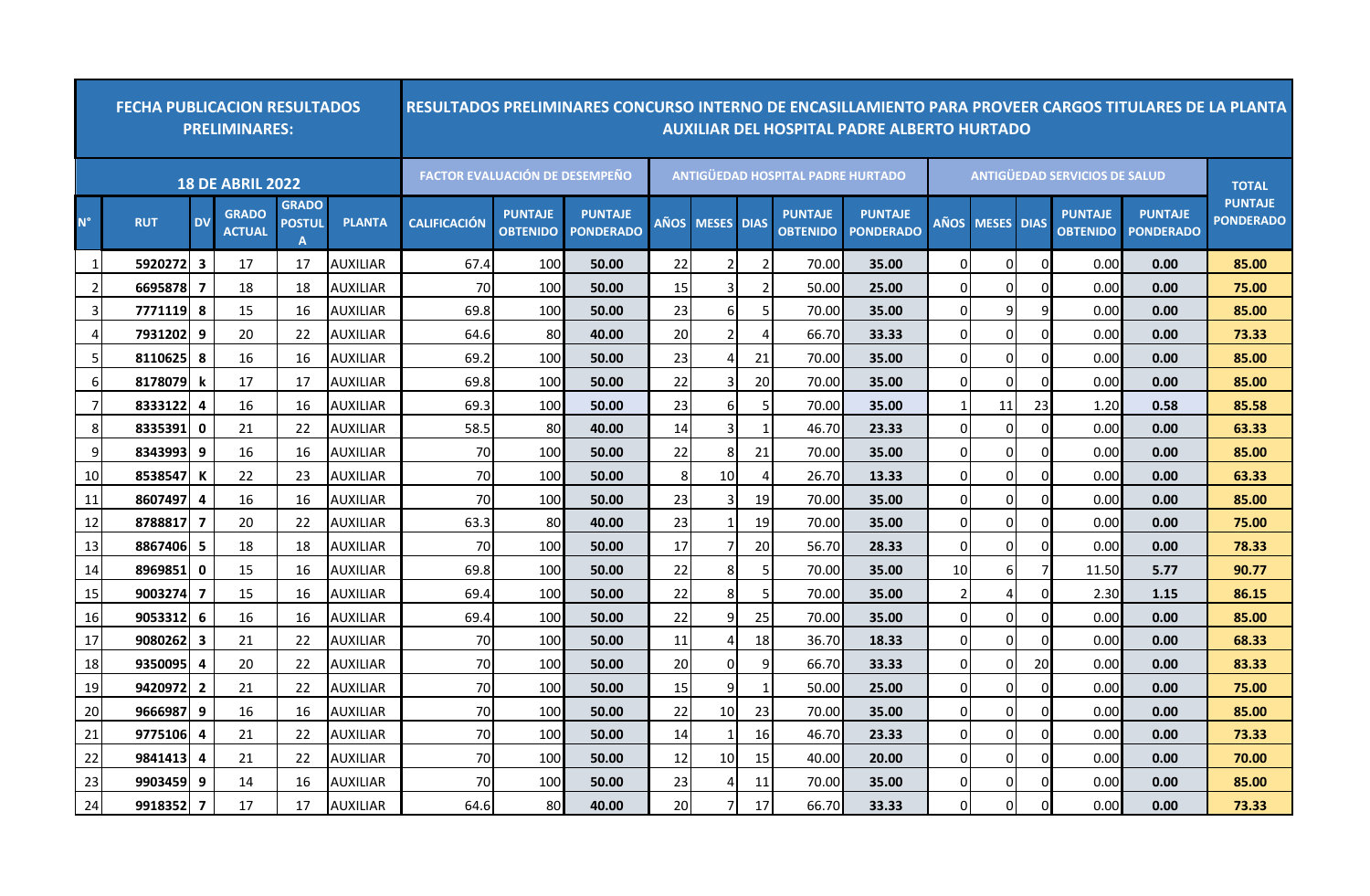| <b>FECHA PUBLICACION RESULTADOS</b><br><b>PRELIMINARES:</b> |            |                |                               |                                               |                 | RESULTADOS PRELIMINARES CONCURSO INTERNO DE ENCASILLAMIENTO PARA PROVEER CARGOS TITULARES DE LA PLANTA<br><b>AUXILIAR DEL HOSPITAL PADRE ALBERTO HURTADO</b> |                                   |                                    |             |                |             |                                          |                                    |                |              |             |                                   |                                    |                                    |
|-------------------------------------------------------------|------------|----------------|-------------------------------|-----------------------------------------------|-----------------|--------------------------------------------------------------------------------------------------------------------------------------------------------------|-----------------------------------|------------------------------------|-------------|----------------|-------------|------------------------------------------|------------------------------------|----------------|--------------|-------------|-----------------------------------|------------------------------------|------------------------------------|
|                                                             |            |                | <b>18 DE ABRIL 2022</b>       |                                               |                 | <b>FACTOR EVALUACIÓN DE DESEMPEÑO</b>                                                                                                                        |                                   |                                    |             |                |             | <b>ANTIGUEDAD HOSPITAL PADRE HURTADO</b> |                                    |                | <b>TOTAL</b> |             |                                   |                                    |                                    |
| $N^{\circ}$                                                 | <b>RUT</b> | <b>DV</b>      | <b>GRADO</b><br><b>ACTUAL</b> | <b>GRADO</b><br><b>POSTUL</b><br>$\mathbf{A}$ | <b>PLANTA</b>   | <b>CALIFICACIÓN</b>                                                                                                                                          | <b>PUNTAJE</b><br><b>OBTENIDO</b> | <b>PUNTAJE</b><br><b>PONDERADO</b> | <b>AÑOS</b> | <b>MESES</b>   | <b>DIAS</b> | <b>PUNTAJE</b><br><b>OBTENIDO</b>        | <b>PUNTAJE</b><br><b>PONDERADO</b> | <b>AÑOS</b>    | <b>MESES</b> | <b>DIAS</b> | <b>PUNTAJE</b><br><b>OBTENIDO</b> | <b>PUNTAJE</b><br><b>PONDERADO</b> | <b>PUNTAJE</b><br><b>PONDERADO</b> |
| 25                                                          | 10075082   | 1              | 16                            | 16                                            | AUXILIAR        | 69.8                                                                                                                                                         | 100                               | 50.00                              | 23          |                | 17          | 70.00                                    | 35.00                              | $\Omega$       | 0            |             | 0.00                              | 0.00                               | 85.00                              |
| 26                                                          | 10138607   | $\overline{a}$ | 17                            | 17                                            | <b>AUXILIAR</b> | 67.2                                                                                                                                                         | 100                               | 50.00                              | 21          | 8              | 9           | 70.00                                    | 35.00                              | $\Omega$       | 0            |             | 0.00                              | 0.00                               | 85.00                              |
| 27                                                          | 10318807 5 |                | 21                            | 22                                            | <b>AUXILIAR</b> | 67.9                                                                                                                                                         | 100                               | 50.00                              | 9           | $\Omega$       |             | 30.00                                    | 15.00                              | $\Omega$       | 1            | 26          | 0.00                              | 0.00                               | 65.00                              |
| 28                                                          | 10399320   | $\overline{2}$ | 18                            | 18                                            | AUXILIAR        | 62.6                                                                                                                                                         | 80                                | 40.00                              | 22          | 4              |             | 70.00                                    | 35.00                              | $\Omega$       | 4            | 15          | 0.00                              | 0.00                               | 75.00                              |
| 29                                                          | 10418984   | -9             | 21                            | 22                                            | AUXILIAR        | 64.1                                                                                                                                                         | 80                                | 40.00                              | 12          | $\Omega$       | 4           | 40.00                                    | 20.00                              | $\Omega$       | $\Omega$     |             | 0.00                              | 0.00                               | 60.00                              |
| 30                                                          | 10439888   | К              | 16                            | 16                                            | <b>AUXILIAR</b> | 69.4                                                                                                                                                         | 100                               | 50.00                              | 23          | $\overline{2}$ | 19          | 70.00                                    | 35.00                              | $\Omega$       | 0            |             | 0.00                              | 0.00                               | 85.00                              |
| 31                                                          | 10476574   | $\overline{2}$ | 18                            | 18                                            | <b>AUXILIAR</b> | 69.8                                                                                                                                                         | 100                               | 50.00                              | 20          | $\mathbf 0$    | 14          | 66.70                                    | 33.33                              | $\Omega$       | 0            |             | 0.00                              | 0.00                               | 83.33                              |
| 32                                                          | 10553009 9 |                | 15                            | 16                                            | <b>AUXILIAR</b> | 70                                                                                                                                                           | 100                               | 50.00                              | 22          | 10             | 23          | 70.00                                    | 35.00                              | 4              | 8            | 20          | 4.60                              | 2.31                               | 87.31                              |
| 33                                                          | 10641944   | $\overline{2}$ | 17                            | 17                                            | <b>AUXILIAR</b> | 70                                                                                                                                                           | 100                               | 50.00                              | 22          | 6              | 12          | 70.00                                    | 35.00                              | $\Omega$       | 0            |             | 0.00                              | 0.00                               | 85.00                              |
| 34                                                          | 10683874   | $\overline{7}$ | 21                            | 22                                            | <b>AUXILIAR</b> | 70                                                                                                                                                           | 100                               | 50.00                              | 18          | 6              | .5          | 60.00                                    | 30.00                              | $\Omega$       | $\Omega$     |             | 0.00                              | 0.00                               | 80.00                              |
| 35                                                          | 10809451   | 6              | 21                            | 22                                            | AUXILIAR        | 69.6                                                                                                                                                         | 100                               | 50.00                              | 12          | 11             | 19          | 40.00                                    | 20.00                              | $\Omega$       | 0            |             | 0.00                              | 0.00                               | 70.00                              |
| 36                                                          | 10978506   | 7              | 17                            | 17                                            | <b>AUXILIAR</b> | 70                                                                                                                                                           | 100                               | 50.00                              | 22          | $\overline{4}$ |             | 70.00                                    | 35.00                              | $\Omega$       | 0            |             | 0.00                              | 0.00                               | 85.00                              |
| 37                                                          | 111269691  | -6             | 21                            | 22                                            | <b>AUXILIAR</b> | 68.9                                                                                                                                                         | 100                               | 50.00                              | 16          | 6              | 26          | 53.30                                    | 26.67                              | $\Omega$       | $\Omega$     |             | 0.00                              | 0.00                               | 76.67                              |
| 38                                                          | 11164603   | -1             | 21                            | 22                                            | AUXILIAR        | 68.9                                                                                                                                                         | 100                               | 50.00                              | 19          | $\overline{0}$ |             | 63.30                                    | 31.67                              | $\Omega$       | 0            |             | 0.00                              | 0.00                               | 81.67                              |
| 39                                                          | 11295192   | k              | 17                            | 17                                            | AUXILIAR        | 70                                                                                                                                                           | 100                               | 50.00                              | 22          | 3              | 20          | 70.00                                    | 35.00                              | $\Omega$       | 0            |             | 0.00                              | 0.00                               | 85.00                              |
| 40                                                          | 11319010   | -8             | 17                            | 17                                            | <b>AUXILIAR</b> | 70                                                                                                                                                           | 100                               | 50.00                              | 21          | 8              | 20          | 70.00                                    | 35.00                              | $\overline{0}$ | 0            |             | 0.00                              | 0.00                               | 85.00                              |
| 41                                                          | 11456353 6 |                | 21                            | 22                                            | <b>AUXILIAR</b> | 70                                                                                                                                                           | 100                               | 50.00                              | 17          | 5              | 16          | 56.70                                    | 28.33                              | $\Omega$       | 0            |             | 0.00                              | 0.00                               | 78.33                              |
| 42                                                          | 11549457   | $\mathbf{0}$   | 17                            | 17                                            | AUXILIAR        | 54.4                                                                                                                                                         | 80                                | 40.00                              | 21          |                | 13          | 70.00                                    | 35.00                              | $\Omega$       | 0            |             | 0.00                              | 0.00                               | 75.00                              |
| 43                                                          | 11551918 2 |                | 17                            | 17                                            | <b>AUXILIAR</b> | 67.3                                                                                                                                                         | 100                               | 50.00                              | 22          | 4              |             | 70.00                                    | 35.00                              | $\Omega$       | $\Omega$     |             | 0.00                              | 0.00                               | 85.00                              |
| 44                                                          | 11552932 3 |                | 20                            | 22                                            | <b>AUXILIAR</b> | 70                                                                                                                                                           | 100                               | 50.00                              | 19          | $\overline{3}$ | 25          | 63.30                                    | 31.67                              | $\Omega$       | $\Omega$     |             | 0.00                              | 0.00                               | 81.67                              |
| 45                                                          | 11660106   | $\mathbf{0}$   | 21                            | 22                                            | <b>AUXILIAR</b> | 70                                                                                                                                                           | 100                               | 50.00                              | 13          | $\overline{7}$ | 20          | 43.30                                    | 21.67                              | $\Omega$       | 0            |             | 0.00                              | 0.00                               | 71.67                              |
| 46                                                          | 11884873   | K              | 18                            | 18                                            | <b>AUXILIAR</b> | 70                                                                                                                                                           | 100                               | 50.00                              | 20          | $\overline{3}$ |             | 66.70                                    | 33.33                              | $\Omega$       | $\Omega$     |             | 0.00                              | 0.00                               | 83.33                              |
| 47                                                          | 11972037   | $\mathbf{0}$   | 16                            | 16                                            | AUXILIAR        | 69.6                                                                                                                                                         | 100                               | 50.00                              | 22          | 9              | $\Omega$    | 70.00                                    | 35.00                              | $\Omega$       | $\Omega$     |             | 0.00                              | 0.00                               | 85.00                              |
| 48                                                          | 12283293   | $\overline{ }$ | 16                            | 16                                            | <b>AUXILIAR</b> | 68.5                                                                                                                                                         | 100                               | 50.00                              | 23          | 3              | 19          | 70.00                                    | 35.00                              | $\Omega$       | $\Omega$     |             | 0.00                              | 0.00                               | 85.00                              |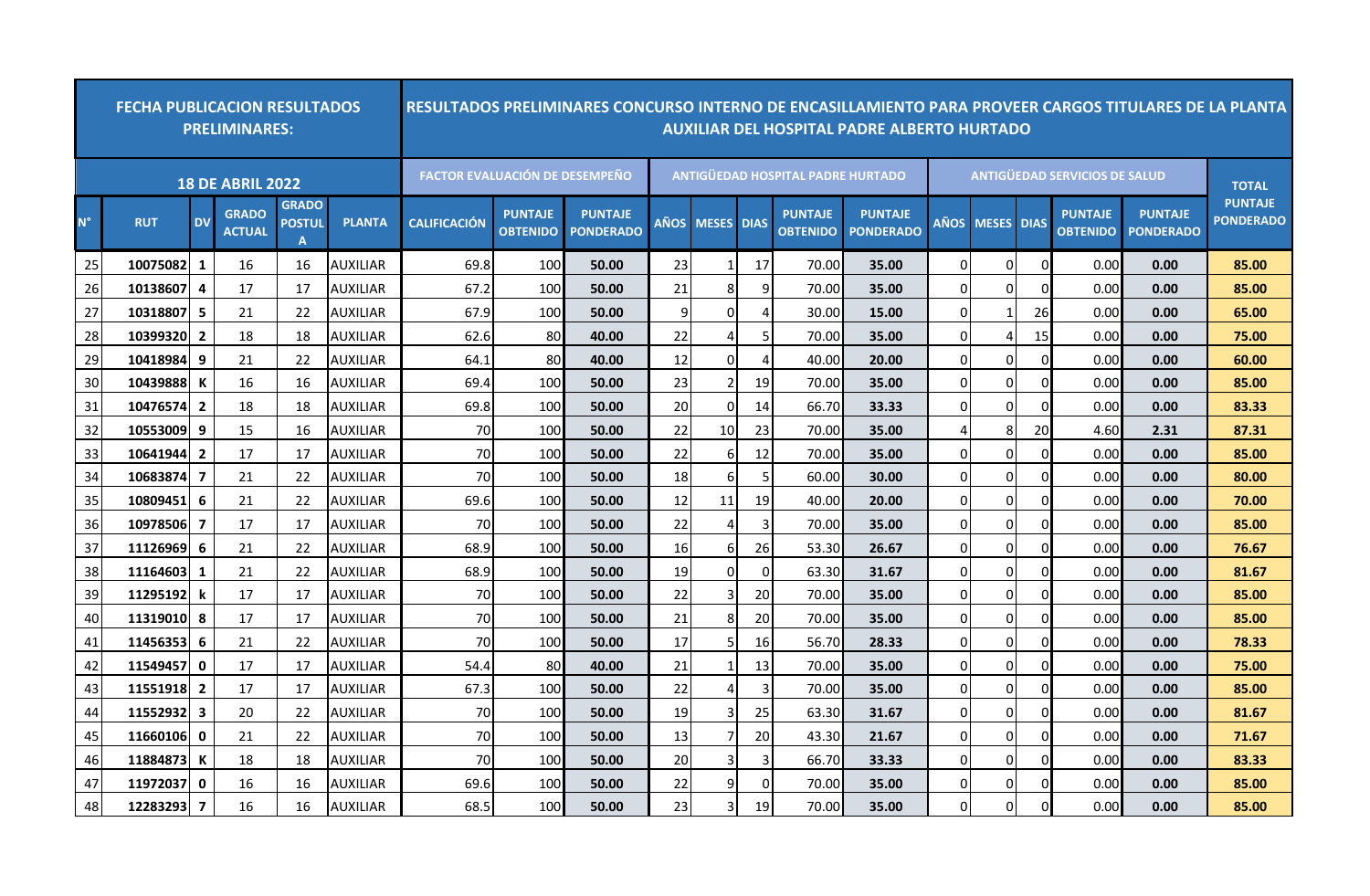|             | <b>FECHA PUBLICACION RESULTADOS</b> |                         | <b>PRELIMINARES:</b>          |                                               |                 | RESULTADOS PRELIMINARES CONCURSO INTERNO DE ENCASILLAMIENTO PARA PROVEER CARGOS TITULARES DE LA PLANTA<br><b>AUXILIAR DEL HOSPITAL PADRE ALBERTO HURTADO</b> |                                   |                                    |      |                 |             |                                          |                                    |                |              |             |                                   |                                    |                                    |  |
|-------------|-------------------------------------|-------------------------|-------------------------------|-----------------------------------------------|-----------------|--------------------------------------------------------------------------------------------------------------------------------------------------------------|-----------------------------------|------------------------------------|------|-----------------|-------------|------------------------------------------|------------------------------------|----------------|--------------|-------------|-----------------------------------|------------------------------------|------------------------------------|--|
|             |                                     |                         | <b>18 DE ABRIL 2022</b>       |                                               |                 | <b>FACTOR EVALUACIÓN DE DESEMPEÑO</b>                                                                                                                        |                                   |                                    |      |                 |             | <b>ANTIGÜEDAD HOSPITAL PADRE HURTADO</b> |                                    |                | <b>TOTAL</b> |             |                                   |                                    |                                    |  |
| $N^{\circ}$ | <b>RUT</b>                          | <b>DV</b>               | <b>GRADO</b><br><b>ACTUAL</b> | <b>GRADO</b><br><b>POSTUL</b><br>$\mathbf{A}$ | <b>PLANTA</b>   | <b>CALIFICACIÓN</b>                                                                                                                                          | <b>PUNTAJE</b><br><b>OBTENIDO</b> | <b>PUNTAJE</b><br><b>PONDERADO</b> | AÑOS | <b>MESES</b>    | <b>DIAS</b> | <b>PUNTAJE</b><br><b>OBTENIDO</b>        | <b>PUNTAJE</b><br><b>PONDERADO</b> | <b>AÑOS</b>    | <b>MESES</b> | <b>DIAS</b> | <b>PUNTAJE</b><br><b>OBTENIDO</b> | <b>PUNTAJE</b><br><b>PONDERADO</b> | <b>PUNTAJE</b><br><b>PONDERADO</b> |  |
| 49          | 12405866                            | К                       | 21                            | 22                                            | <b>AUXILIAR</b> | 67.9                                                                                                                                                         | 100                               | 50.00                              | 12   | $\overline{0}$  | 15          | 40.00                                    | 20.00                              | $\Omega$       | 0            |             | 0.00                              | 0.00                               | 70.00                              |  |
| 50          | 12482858 9                          |                         | 21                            | 22                                            | <b>AUXILIAR</b> | 69.9                                                                                                                                                         | 100                               | 50.00                              | 11   | 11              |             | 36.70                                    | 18.33                              | $\Omega$       | $\Omega$     |             | 0.00                              | 0.00                               | 68.33                              |  |
| 51          | 12499411                            | к                       | 21                            | 22                                            | AUXILIAR        | 69.8                                                                                                                                                         | 100                               | 50.00                              | 15   | -6              | 23          | 50.00                                    | 25.00                              | $\Omega$       | 0            |             | 0.00                              | 0.00                               | 75.00                              |  |
| 52          | 125030681                           | -8                      | 21                            | 22                                            | AUXILIAR        | 66.7                                                                                                                                                         | 100                               | 50.00                              | 12   | 11              | $\Omega$    | 40.00                                    | 20.00                              | $\Omega$       | 0            |             | 0.00                              | 0.00                               | 70.00                              |  |
| 53          | 12508246                            | 7                       | 21                            | 22                                            | <b>AUXILIAR</b> | 69.8                                                                                                                                                         | 100                               | 50.00                              | 15   | 11              | 8           | 50.00                                    | 25.00                              | $\Omega$       | $\Omega$     |             | 0.00                              | 0.00                               | 75.00                              |  |
| 54          | 12513370 3                          |                         | 16                            | 16                                            | <b>AUXILIAR</b> | 70                                                                                                                                                           | 100                               | 50.00                              | 22   | 10              | 6           | 70.00                                    | 35.00                              | $\Omega$       | $\Omega$     |             | 0.00                              | 0.00                               | 85.00                              |  |
| 55          | 12675264                            | $\overline{\mathbf{a}}$ | 15                            | 16                                            | <b>AUXILIAR</b> | 70                                                                                                                                                           | 100                               | 50.00                              | 22   | 8               | 14          | 70.00                                    | 35.00                              | $\Omega$       | 0            |             | 0.00                              | 0.00                               | 85.00                              |  |
| 56          | 12683477                            | $\overline{2}$          | 21                            | 22                                            | AUXILIAR        | <b>70</b>                                                                                                                                                    | 100                               | 50.00                              | 12   | 11              |             | 40.00                                    | 20.00                              | $\Omega$       | $\Omega$     |             | 0.00                              | 0.00                               | 70.00                              |  |
| 57          | 12871291                            | 7                       | 18                            | 18                                            | <b>AUXILIAR</b> | 67.8                                                                                                                                                         | 100                               | 50.00                              | 22   | 10              | 23          | 70.00                                    | 35.00                              | $\Omega$       | 0            |             | 0.00                              | 0.00                               | 85.00                              |  |
| 58          | 12908645 9                          |                         | 21                            | 22                                            | <b>AUXILIAR</b> | 68.5                                                                                                                                                         | 100                               | 50.00                              | 12   | 9               | 12          | 40.00                                    | 20.00                              | $\Omega$       | $\Omega$     |             | 0.00                              | 0.00                               | 70.00                              |  |
| 59          | 13082354 8                          |                         | 21                            | 22                                            | AUXILIAR        | 70                                                                                                                                                           | 100                               | 50.00                              | 13   |                 | q           | 43.30                                    | 21.67                              | $\Omega$       | 0            |             | 0.00                              | 0.00                               | 71.67                              |  |
| 60          | 13082826                            | 4                       | 21                            | 22                                            | <b>AUXILIAR</b> | 68.5                                                                                                                                                         | 100                               | 50.00                              | 11   | 3               |             | 36.70                                    | 18.33                              | $\Omega$       | $\Omega$     |             | 0.00                              | 0.00                               | 68.33                              |  |
| 61          | 13246241                            | $\mathbf{0}$            | 21                            | 22                                            | AUXILIAR        | 70                                                                                                                                                           | 100                               | 50.00                              | 12   | $\mathbf{1}$    |             | 40.00                                    | 20.00                              | $\Omega$       | $\Omega$     |             | 0.00                              | 0.00                               | 70.00                              |  |
| 62          | 13279555                            | К                       | 21                            | 22                                            | <b>AUXILIAR</b> | 67.4                                                                                                                                                         | 100                               | 50.00                              | 11   | 11              |             | 36.70                                    | 18.33                              | $\Omega$       | 0            |             | 0.00                              | 0.00                               | 68.33                              |  |
| 63          | 13283598                            | 5                       | 20                            | 22                                            | <b>AUXILIAR</b> | 69.5                                                                                                                                                         | 100                               | 50.00                              | 20   | 7               | 13          | 66.70                                    | 33.33                              | $\Omega$       | 0            |             | 0.00                              | 0.00                               | 83.33                              |  |
| 64          | 13370592 9                          |                         | 18                            | 18                                            | <b>AUXILIAR</b> | 67.6                                                                                                                                                         | 100                               | 50.00                              | 22   | $\overline{4}$  |             | 70.00                                    | 35.00                              | 0              | 0            |             | 0.00                              | 0.00                               | 85.00                              |  |
| 65          | 13490863                            | 7                       | 19                            | 20                                            | <b>AUXILIAR</b> | 69.7                                                                                                                                                         | 100                               | 50.00                              | 19   | 6               |             | 63.30                                    | 31.67                              | $\Omega$       | $\Omega$     |             | 0.00                              | 0.00                               | 81.67                              |  |
| 66          | 13599754 4                          |                         | 21                            | 22                                            | AUXILIAR        | 69.8                                                                                                                                                         | 100                               | 50.00                              | 17   | 10              | 12          | 56.70                                    | 28.33                              | $\overline{0}$ | 0            |             | 0.00                              | 0.00                               | 78.33                              |  |
| 67          | 13705488                            | 4                       | 17                            | 17                                            | AUXILIAR        | 70                                                                                                                                                           | 100                               | 50.00                              | 20   | 11              |             | 66.70                                    | 33.33                              | $\Omega$       | 0            |             | 0.00                              | 0.00                               | 83.33                              |  |
| 68          | 13705661                            | 5                       | 17                            | 17                                            | <b>AUXILIAR</b> | 70                                                                                                                                                           | 100                               | 50.00                              | 21   | $\overline{2}$  | 17          | 70.00                                    | 35.00                              | $\Omega$       | 0            |             | 0.00                              | 0.00                               | 85.00                              |  |
| 69          | 13841304                            | $\overline{ }$          | 17                            | 17                                            | <b>AUXILIAR</b> | 70                                                                                                                                                           | 100                               | 50.00                              | 21   | 1               | q           | 70.00                                    | 35.00                              | $\Omega$       | 0            |             | 0.00                              | 0.00                               | 85.00                              |  |
| 70          | 13915682                            | к                       | 18                            | 18                                            | <b>AUXILIAR</b> | 67.5                                                                                                                                                         | 100                               | 50.00                              | 19   | $5\phantom{.0}$ |             | 63.30                                    | 31.67                              | $\overline{0}$ | 0            |             | 0.00                              | 0.00                               | 81.67                              |  |
| 71          | 14394913                            | $\overline{\mathbf{3}}$ | 17                            | 17                                            | AUXILIAR        | 68.9                                                                                                                                                         | 100                               | 50.00                              | 22   | $\mathbf{3}$    |             | 70.00                                    | 35.00                              | $\Omega$       | 0            |             | 0.00                              | 0.00                               | 85.00                              |  |
| 72          | 14409209 0                          |                         | 15                            | 16                                            | <b>AUXILIAR</b> | 69.8                                                                                                                                                         | 100                               | 50.00                              | 23   | 4               | q           | 70.00                                    | 35.00                              | $\Omega$       | 0            |             | 0.00                              | 0.00                               | 85.00                              |  |